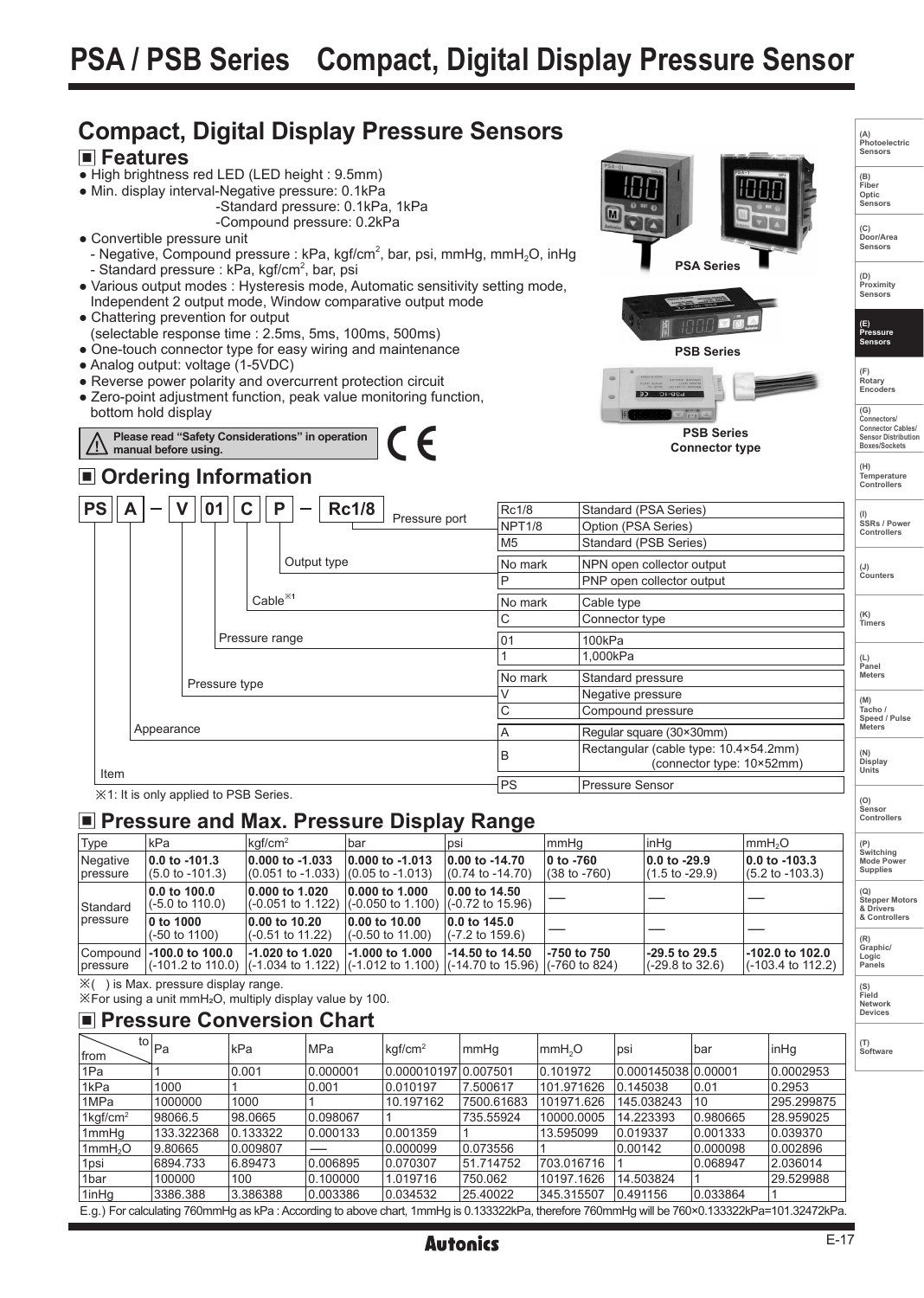### **Specifications**

|                                                 |                              | Gauge pressure                                                                                                                                                                              |                                               |                                                                        |                                                  |  |  |
|-------------------------------------------------|------------------------------|---------------------------------------------------------------------------------------------------------------------------------------------------------------------------------------------|-----------------------------------------------|------------------------------------------------------------------------|--------------------------------------------------|--|--|
| Pressure type                                   |                              | <b>Negative pressure</b>                                                                                                                                                                    | <b>Compound pressure</b>                      |                                                                        |                                                  |  |  |
| Model <sup>*1</sup>                             | NPN open<br>collector output | PSA-V01-□<br>PSB-V01-□<br>PSB-V01C-□                                                                                                                                                        | $PSA-01-$<br>$PSB-01-$<br>$PSB-01C-$          | $PSA-1-$<br>$PSB-1-$<br>$PSB-1C-$                                      | $PSA-C01-$<br>$PSB-C01-$<br>$PSB-C01C-$          |  |  |
|                                                 | PNP open<br>collector output | $PSA-V01P-$<br>$PSB-V01P-$<br>PSB-V01CP-□                                                                                                                                                   | $PSA-01P-$<br>$PSB-01P-$<br>$PSB-01CP - \Box$ | $PSA-1P-$<br>$PSB-1P-$<br>$PSB-1CP - \Box$                             | $PSA-C01P-$<br>$PSB-C01P-$<br>$PSB-C01CP - \Box$ |  |  |
| Rated pressure range                            |                              | 0.0 to -101.3kPa                                                                                                                                                                            | 0.0 to 100.0kPa                               | 0.0 to 1.000kPa                                                        | -100.0 to 100.0kPa                               |  |  |
| Display and set pressure range 5.0 to -101.3kPa |                              |                                                                                                                                                                                             | -5.0 to 110.0kPa                              | -50 to 1,100kPa                                                        | -101.2 to 110.0kPa                               |  |  |
| Max. pressure range                             |                              | 1.5 times of rated pressure 2 times of rated pressure<br>2 times of rated pressure                                                                                                          |                                               |                                                                        |                                                  |  |  |
| Applied fluid                                   |                              | Air, Non-corrosive gas                                                                                                                                                                      |                                               |                                                                        |                                                  |  |  |
| Power supply                                    |                              | 12-24VDC= ±10% (ripple P-P : Max. 10%)                                                                                                                                                      |                                               |                                                                        |                                                  |  |  |
| Current consumption                             |                              | Max. 50mA                                                                                                                                                                                   |                                               |                                                                        |                                                  |  |  |
| Control output                                  |                              | NPN or PNP open collector output<br>• Load voltage: Max. 30VDC=<br>• Load current: Max. 100mA<br>· Residual voltage - NPN: Max. 1VDC=, PNP: Max. 2VDC                                       |                                               |                                                                        |                                                  |  |  |
| Hysteresis <sup>32</sup>                        |                              | 1-digit fixed (2-digit for psi unit)                                                                                                                                                        | 2-digit fixed                                 |                                                                        |                                                  |  |  |
| Repeat error                                    |                              | ±0.2% F.S. ±1-digit                                                                                                                                                                         | ±0.2% F.S. ±2-digit                           |                                                                        |                                                  |  |  |
| Response time                                   |                              | Selectable 2.5ms, 5ms, 100ms, 500ms                                                                                                                                                         |                                               |                                                                        |                                                  |  |  |
| Protection circuit                              |                              | Output short over current protection circuit                                                                                                                                                |                                               |                                                                        |                                                  |  |  |
| Analog output                                   |                              | • Output voltage: 1-5VDC= ±2% F.S. • Zero-point: Within 1VDC= ±2% F.S. • Span: Within 4VDC= ±2% F.S.<br>• Linear: Within ±2% F.S.<br>• Resolution: Approx. 1/200<br>• Output impedance: 1kΩ |                                               |                                                                        |                                                  |  |  |
| Display digit                                   |                              | $3\frac{1}{2}$ -digit                                                                                                                                                                       |                                               |                                                                        |                                                  |  |  |
| Display method                                  |                              | 7-segment LED                                                                                                                                                                               |                                               |                                                                        |                                                  |  |  |
| Min. display interval                           |                              | 1-digit (psi unit: 2-digit are fixed)                                                                                                                                                       | 2-digit                                       |                                                                        |                                                  |  |  |
| Pressure unit                                   |                              | kPa, kgf/cm <sup>2</sup> , bar, psi,<br>mmHg, mmH <sub>2</sub> O, inHg                                                                                                                      | kPa, kgf/cm <sup>2</sup> , bar, psi           | kPa, kgf/cm <sup>2</sup> , bar, psi,<br>mmHg, mmH <sub>2</sub> O, inHq |                                                  |  |  |
| Display accuracy                                |                              | 0 to 50°C: Max. ±1% F.S., -10 to 0°C: Max. ±2% F.S.                                                                                                                                         |                                               |                                                                        |                                                  |  |  |
| Environment                                     | Ambient temp.                | -10 to 50°C, storage: -20 to 60°C                                                                                                                                                           |                                               |                                                                        |                                                  |  |  |
|                                                 | Ambient humi.                | 35 to 85%RH, storage: 35 to 85%RH                                                                                                                                                           |                                               |                                                                        |                                                  |  |  |
| Vibration                                       |                              | 1.5mm amplitude at frequency of 10 to 55Hz (for 1 min) in each X, Y, Z direction for 2 hours                                                                                                |                                               |                                                                        |                                                  |  |  |
| Material                                        |                              | · PSA - Front, Rear case: Polycarbonate (insert glass), Pressure port: die-cast (Zn)<br>· PSB - Case, Pressure port, Cover: IX EF<br>· PSB-C - Case, Pressure port, Cover: IXEF             |                                               |                                                                        |                                                  |  |  |
| <b>Protection structure</b>                     |                              | IP40 (IEC standard)                                                                                                                                                                         |                                               |                                                                        |                                                  |  |  |
| Cable                                           | Cable type                   | Ø4mm, 5-wire, 2m (AWG24, Core diameter: 0.08mm, Number of cores: 40, Insulation out diameter: Ø1mm)                                                                                         |                                               |                                                                        |                                                  |  |  |
|                                                 | Connector type               | 5-wire, 3m (AWG24, Insulation out diameter: Ø1mm)                                                                                                                                           |                                               |                                                                        |                                                  |  |  |
| Approval                                        |                              | C€                                                                                                                                                                                          |                                               |                                                                        |                                                  |  |  |
| Weight <sup>*3</sup>                            |                              | · PSA: Approx. 200g (approx. 120g)<br>• PSB: Approx. 160g (approx. 70g)                                                                                                                     |                                               | • PSB-C: Approx. 160g (approx. 70g)                                    |                                                  |  |  |

 $\mathbb{X}1: \square$  ' is pressure port type. Please refer to the ' $\blacksquare$  Ordering Information'.

※2: In hysteresis output mode, detection difference is variable.

※3: The weight includes packaging. The weight in parenthesis in for unit only.

※F.S.: Rated pressure.

※There may be ±1-digit error in hysteresis by pressure unit calculation error. ※The specification of pressure port is marked on the upper part of the case.

※Environment resistance is rated at no freezing or condensation.

#### **● Analog output voltage-Pressure characteristic ● Analog output voltage-Linear characteristic**



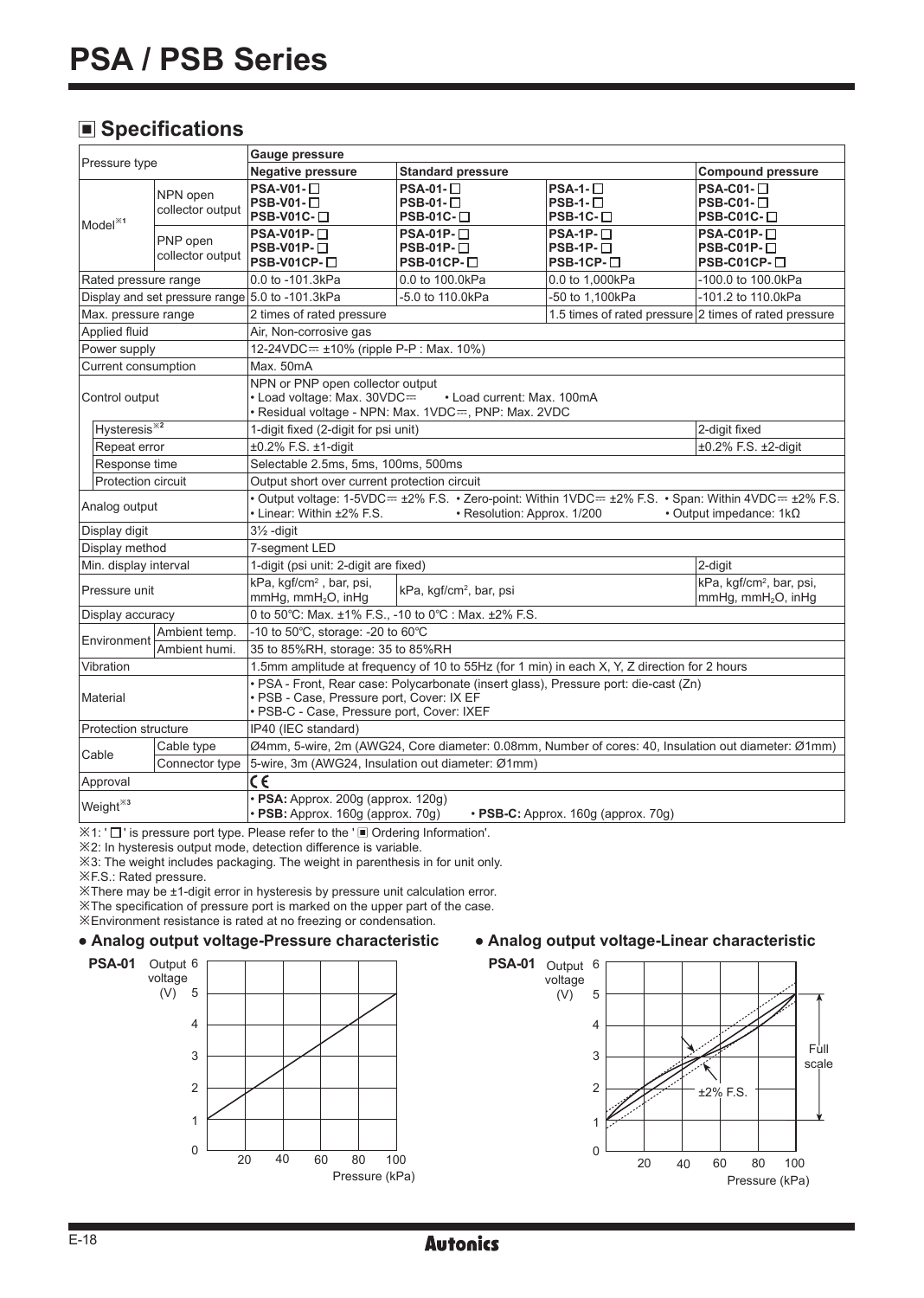# **Compact, Digital Display Pressure Sensor**

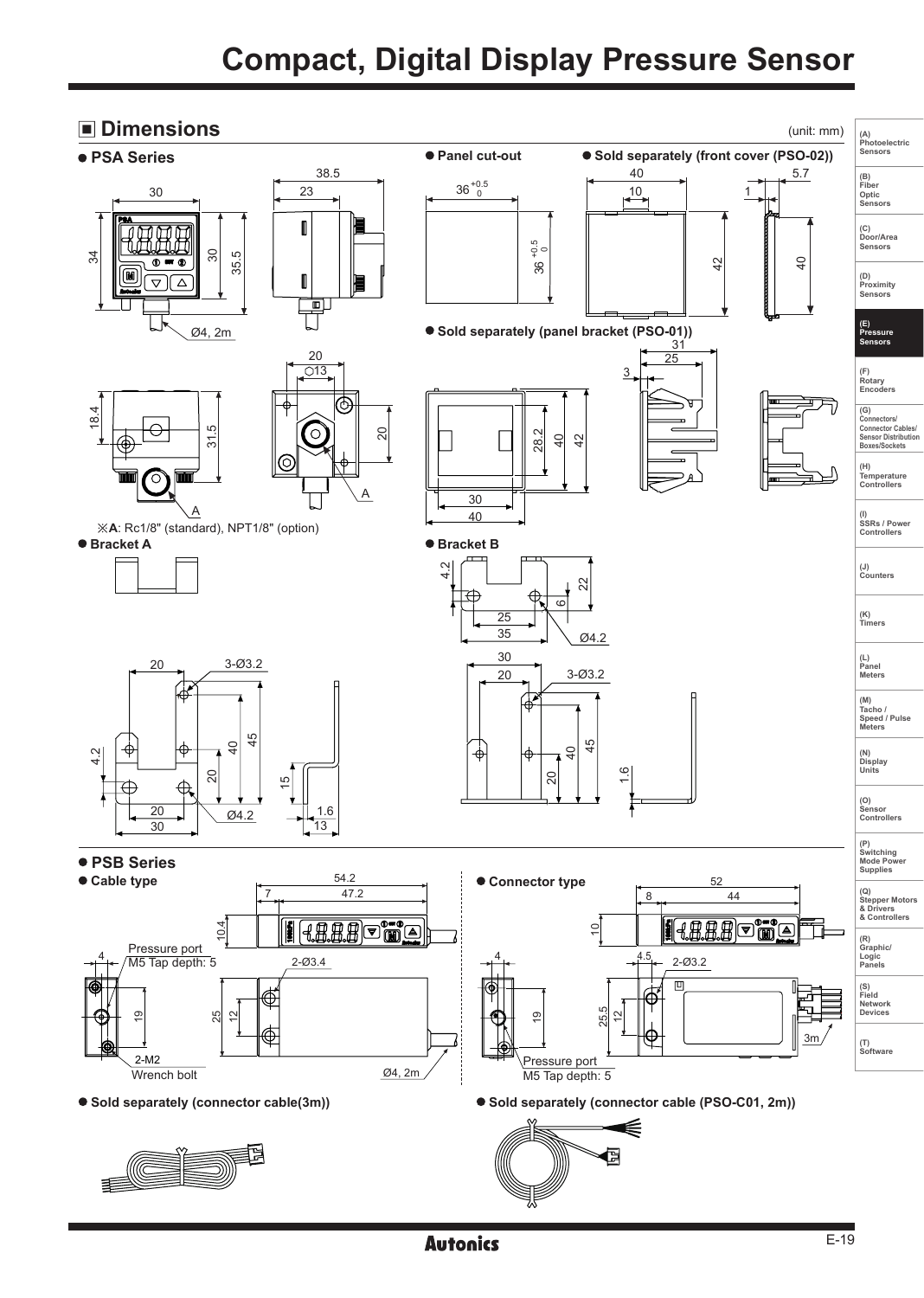### **Control Output Diagram (PSA/PSB)**

• NPN open collector output type **• PNP** open collector output type (Brown)+V (Brown)+V (Orange)Analog voltage output Load Overcurrent protection 1kΩ (Black)OUT1 (Black)OUT1 Load Main circuit circu + Overcurrent +  $\frac{d}{d\theta}$  Overcurrent<br>  $\frac{d}{d\theta}$ 12-24VDC protection (White)OUT2 die protection (White)OUT2 - Load (Orange)Analog Overcurrent voltage output Load 1kΩ protection (Blue)0V (Blue)0V

※There is no short-circuit protection in analog voltage output. Do not connect this output to power supply or capacitive load directly. ※Please observe input impedance of connected equipment when use analog voltage output. And be sure to check voltage drop caused by resistance of extended wire.

 **Unit Description**



#### **1. 3½digit LED display (red)**

: Display sensing pressure, every setting value and display error.

- **2. 1 output indicator (red)** : Output 1 is ON, LED will be ON.
- **3. 2 output indicator (PSA: red, PSB: green)** : Output 2 is ON,LED will be ON.

## **Setting (PSA/PSB)**

#### **4. Mode key**

: Parameter setting mode or preset setting mode, save setting value.

12-24VDC

-

#### **5. Up key**

Set the setting value to lower step in preset setting or pressure unit, output mode, response time, analog output scale, key lock, peak hold value, bottom hold value display in parameter setting.

#### **6. Down key**

: Set setting value to upper step in preset setting or pressure unit, output mode, response time, analog output scale, key lock, peak hold, bottom hold display in parameter setting.

#### **7. Range of rated pressure**

: It is possible to change the pressure unit in PSA Series. Please use different unit as label for your application.



### **Zero Point Adjustment (PSA/PSB)**





- 1. In state of atmospheric pressure during RUN mode, press  $\blacksquare$  key and  $\blacksquare$  key at the same time for over 1sec.
- 2. When the zero point adjustment is completed, it will display 0.0 and return to RUN mode automatically.
- ※Please execute zero point adjustment regularly.



※If executing zero point adjustment when external pressure has been applied,  $E \cap I$  will be flashing. Please execute zero point again in state of atmospheric pressure.

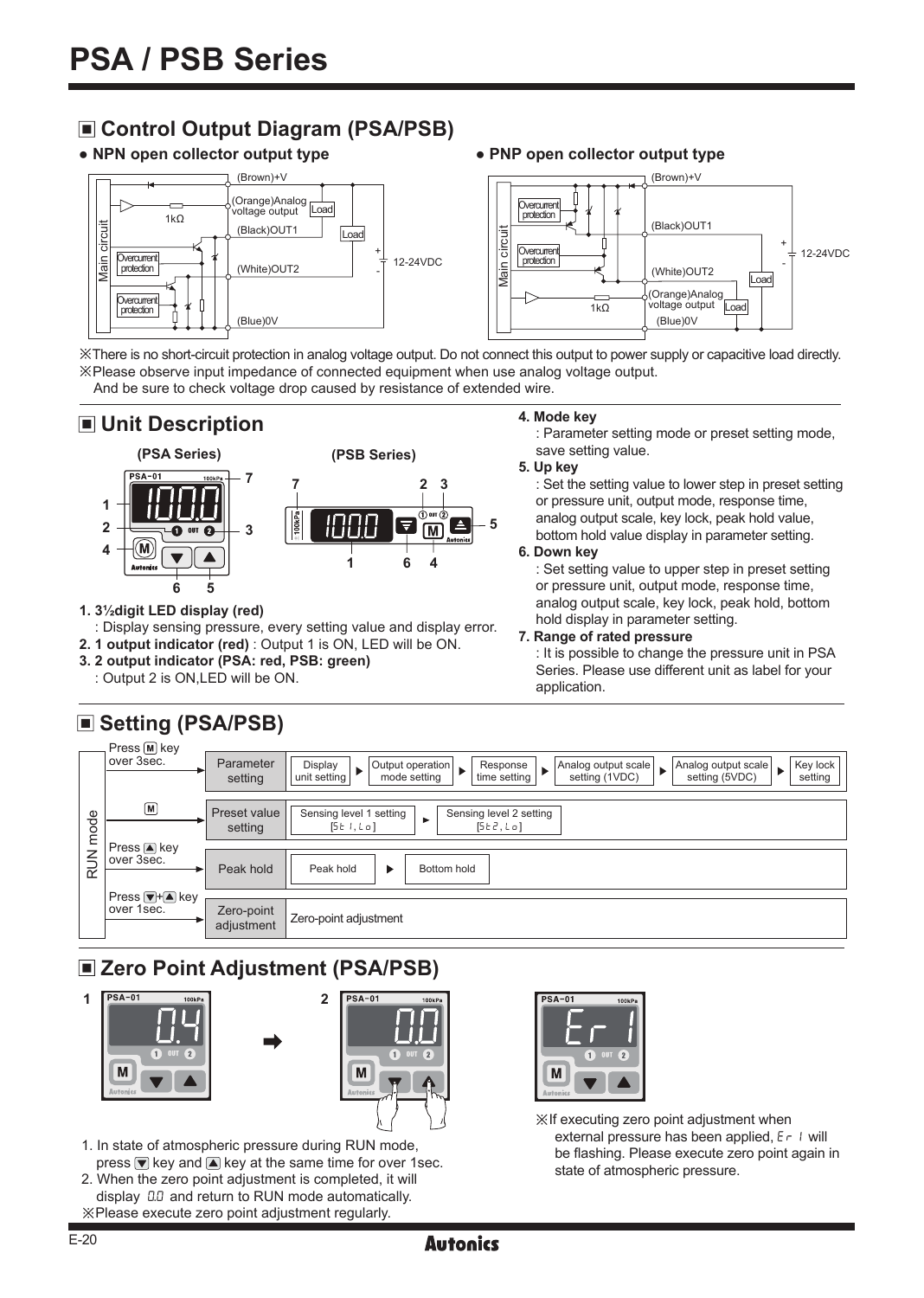### **Parameter Setting (PSA/PSB)**



turn. This display will stop by pressing  $\blacksquare$  or  $\blacksquare$  key (Display setting value), if any key is untouched for over 1 sec., it will display old value by 0.5sec. turn again.

※When key is pressed for 3sec. during setting, it will return to RUN mode with memorizing on EEPROM. However, when there is any key is untouched for 60sec., it turns to RUN mode with keeping the previous setting value not current setting value. ※There is memory protection by EEPROM, but life cycle of EEPROM is 100,000 times.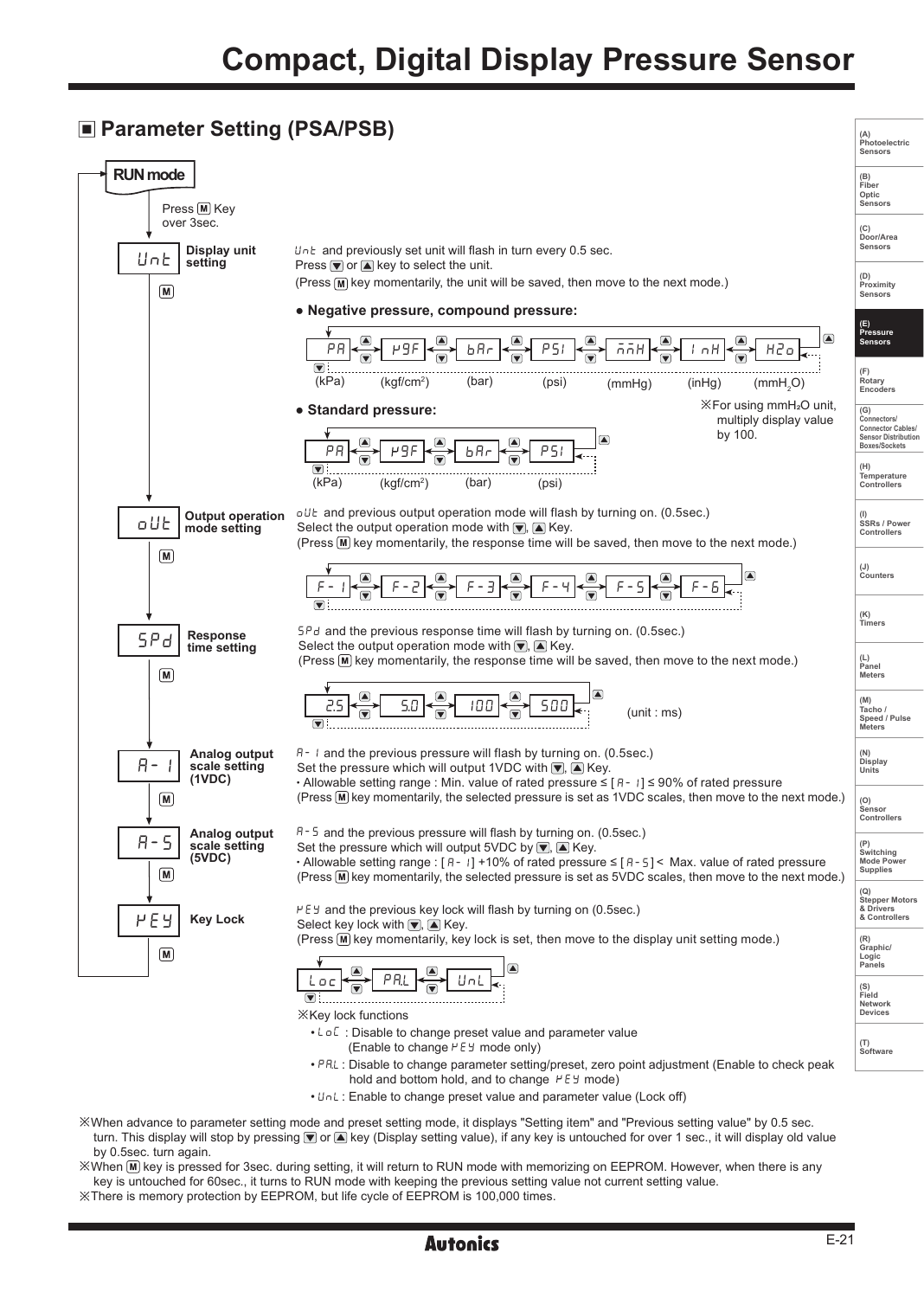### **Preset Value Setting (PSA/PSB)**

**Hysteresis mode[** F-1**] and independent 2 output mode[** F-3**,** F-4**,** F-5**]**



● When changing the display unit, preset value will be calculated according to the display unit. ● Whenever key touched one time, it is increased (decreased) as 1 digit (2 digits for psi unit and compound pressure) but it will be continuously increasing (decreasing) by pressing  $\blacksquare$ ,  $\blacksquare$  key constantly.

Press  $\nabla$  or  $\triangle$  Key to select  $L_0$  setting value.

 $L_{\Omega}$  and previously set value will flash in turn every 0.5 sec.

Press  $\overline{\blacktriangledown}$  or  $\boxed{\blacktriangle}$  Key to select H<sub>i</sub> setting value.

HI and previously set value will flash in turn every 0.5 sec.

● If no key is touched for 60sec., it will return to RUN mode. [Automatic sensitivity setting mode[F-2] is exception]

### **Peak Hold and Bottom Hold Check**

 $%$  High value setting range : L<sub>o</sub> ≤ HI < Max. display pressure

※Low value setting range : Min. display pressure ≤ Lo ≤ Max. display pressure

 $M$ 

1. Press **A** key for over 3sec. in RUN mode.

RUN mode

- 2. PeH and memorized max. pressure (Negative pressure type is for max. negative pressure) will flash by turning on (0.5sec.) then display peak hold value.
- 3. boH and memorized min. pressure (Negative pressure type is for min. negative pressure) will flash by turning on (0.5sec.) then display bottom hold value.
- 4. If pressing **A** key one time shortly, memorized peak hold and bottom hold value will be removed then return to RUN mode. ※When the peak hold and bottom hold value is over the max. display pressure value, it displays HHH, On the opposite, it
- displays LLL. Please remove peak hold and bottom hold value by using  $\Box$  key.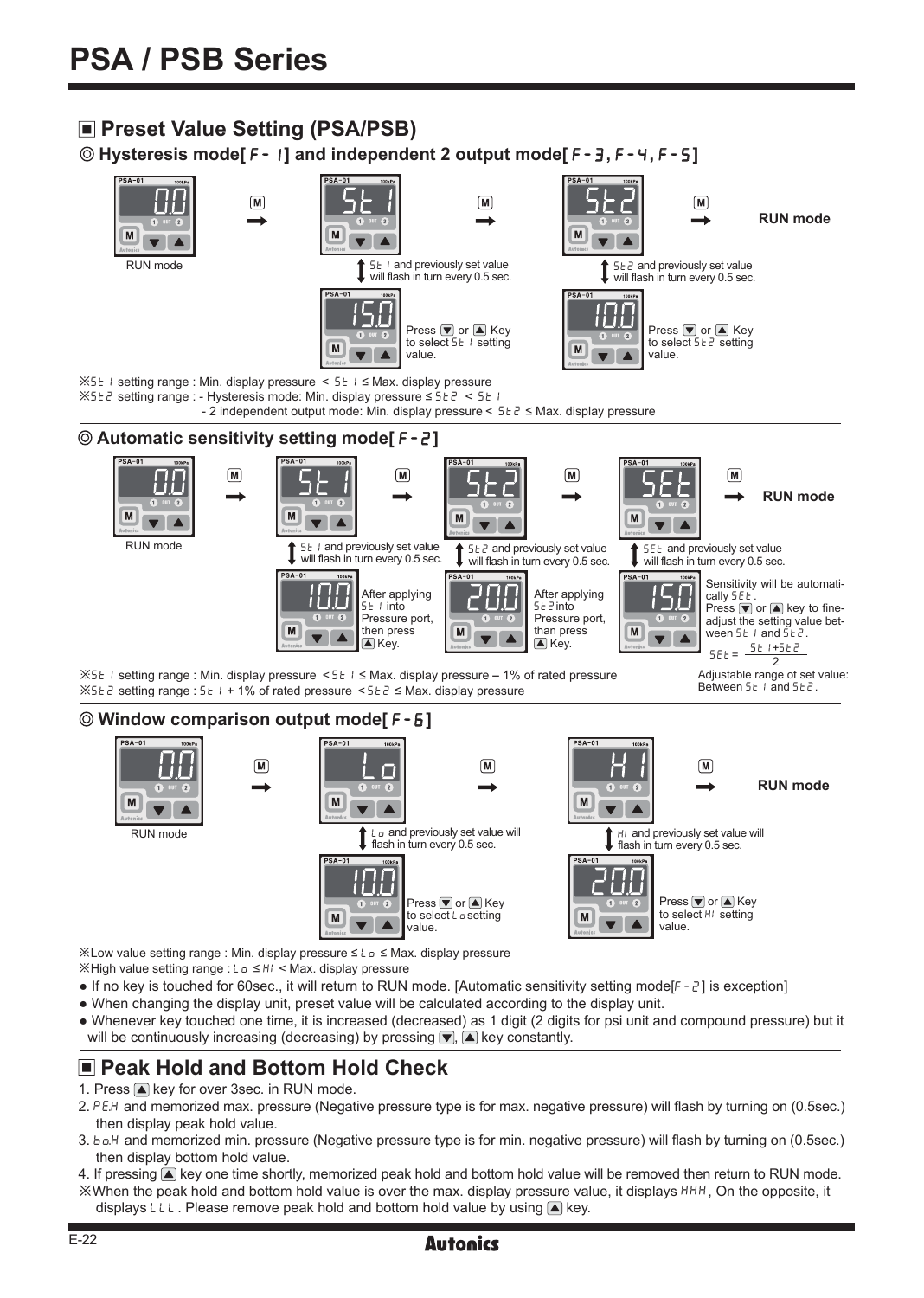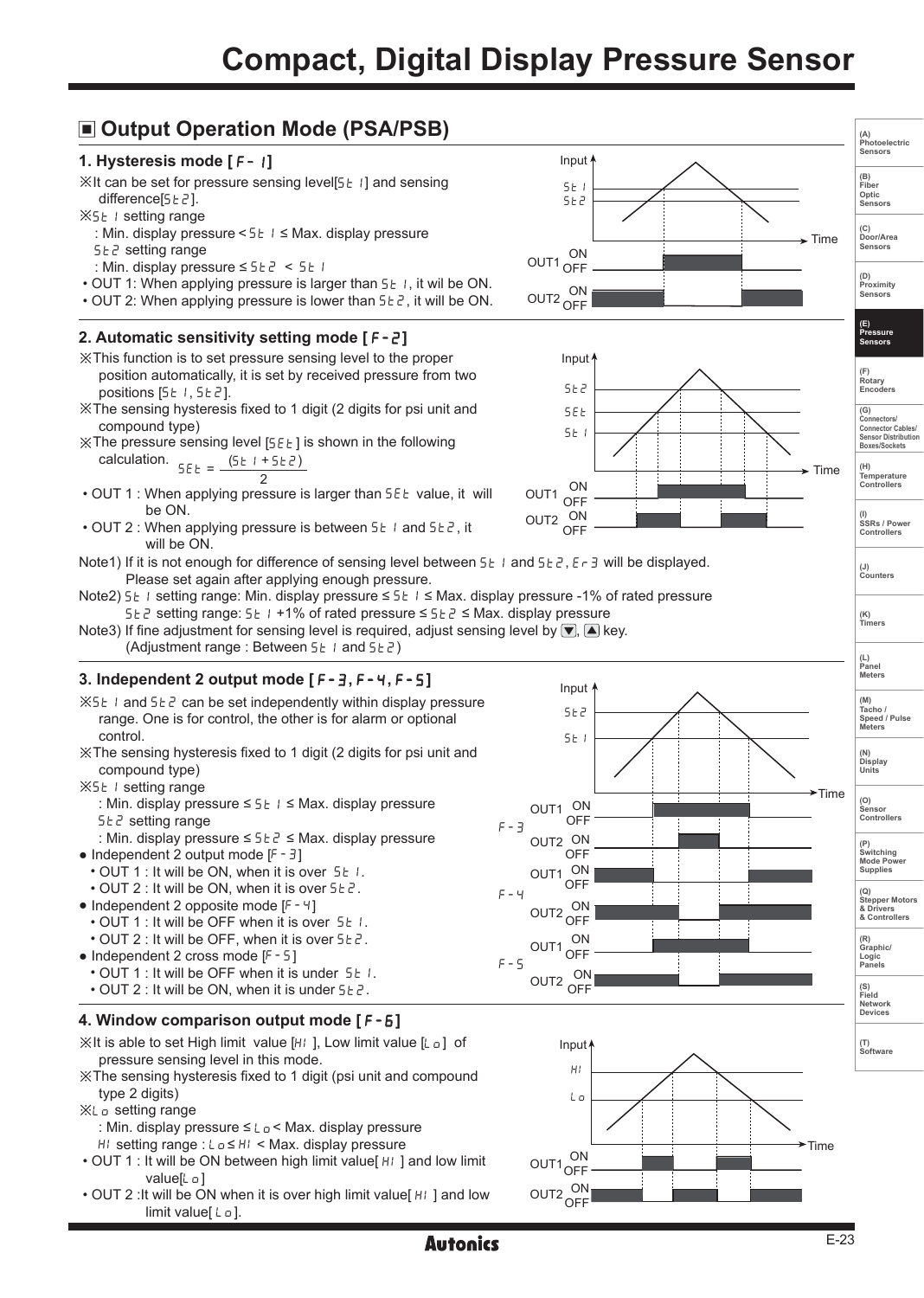### **Functions (PSA/PSB)**

### $\oslash$  **Pressure unit change Example 20 and 20 and 20 and 20 and 20 and 20 and 20 and 20 and 20 and 20 and 20 and 20 and 20 and 20 and 20 and 20 and 20 and 20 and 20 and 20 and 20 and 20 and 20 and 20 and 20 and 20 and 20**

 $PS \rightarrow V01$  (C) (P)/PS $\rightarrow$ C01 (C) (P) has 7 kinds of pressure unit and  $\overline{PS}$  -01 (C) (P)/PS  $-1$  (C) (P) has 4 kinds of pressure unit.

Please select the proper unit for application.

 $\cdot$  PS $\Box$ -V01 (C) (P), PS $\Box$ -C01 (C) (P) :

kPa, kgf/cm², bar, psi, mmHg, inHg, mmH₂O

•  $PS\_01$  (C) (P),  $PS\_1$  (C) (P) : kPa, kgf/cm<sup>2</sup>, bar, psi ※When using mmH₂O multiply the display value by 100.

#### **Output mode change**

There are 6 kinds of control output modes in order to provide the various detection. Select a mode for your proper application.

#### **• Hysteresis mode [** F-1**]**

When variable hysteresis is required for pressure detection.

#### **• Automatic sensitivity setting mode [** F-2**]**

When it is required to set detecting sensitivity automatically at proper position.

#### **• Independent 2 output mode [** F-3**,** F-4**,** F-5**]**

When it is required to detect pressure from two position with one product.

#### **• Window comparison output mode [** F-6**]**

When is required to detect pressure in a certain range.

### **Response time change (chattering prevention)**

It can prevent chattering of control output by changing response time. It is able to set 4 kinds of response time (2.5, 5, 100, 500ms) and if the response is getting longer, the sensing will be more stable by increasing the number of digital filter.

#### **Analog output scale setting**

It is not fixed the analog output (1-5VDC) scale as the rated pressure range but this is a function to change properly for user's application. When the position[A-1] for 1VDC output and the position  $[A - 5]$  for 5VDC output are set, the pressure range of A-1 to A-5 is to 1-5VDC analog output.

#### **Key lock**

This unit has 2 kinds of key lock function in order to prevent wrong operation.

- **LoC:** All keys are locked, it is impossible to change any parameter setting/preset, zero point adjustment, peak hold and bottom hold. (Enable to change  $F \in \mathcal{F}$  mode only).
- **PRL**: It is impossible to change parameter setting/preset, zero point adjustment. (Enable to check peak hold and bottom hold, and to change  $PES$  mode).
- UnL: All keys are unlocked.

#### **Zero-point adjustment**

This function is to set the display value of pressure at zero when port is opened to atmospheric pressure.

#### **Peak hold and bottom hold**

This function is diagnosis malfunction of the system caused by parasitic pressure or to check through memorizing the max./min. pressure that occurred in the system.

| Error display | Description                                                              | Troubleshooting                                              |
|---------------|--------------------------------------------------------------------------|--------------------------------------------------------------|
| Fr 1          | When external pressure is<br>input while adjusting zero<br>point         | Try again after<br>removing external<br>pressure             |
| Er 2          | When overload is applied<br>on control output                            | Remove overload                                              |
| F - R         | When the setting value is<br>not matched with setting<br>condition       | Check setting<br>conditions and set<br>proper setting values |
| ннн           | When applied pressure<br>exceeds High-limit of<br>display pressure range | Apply pressure within                                        |
| LLL           | When applied pressure<br>exceeds Low-limit of<br>display pressure range  | display pressure range                                       |

### **Installation (PSA Series)**

- 1. When installing pressure port, it is able to bring pressure from 3 directions by changing the mounting direction of the pressure port.
- 2. Basic spec of pressure port is Rc (PT) 1/8"and option pressure port is NPT1/8". Use general one-touch fitting.



- 3. Please use seal tape at port plug in order to prevent pressure leak.
- 4. Please block another two pressure ports not used with port plug.



5. Please connect it by using spanner (13mm) at the metal part in order not to overload on the body when connecting one touch fitting.



#### **Caution**

**The tightening torque of one touch fitting should be max. 10N. m. If not, it may cause mechanical problem.**